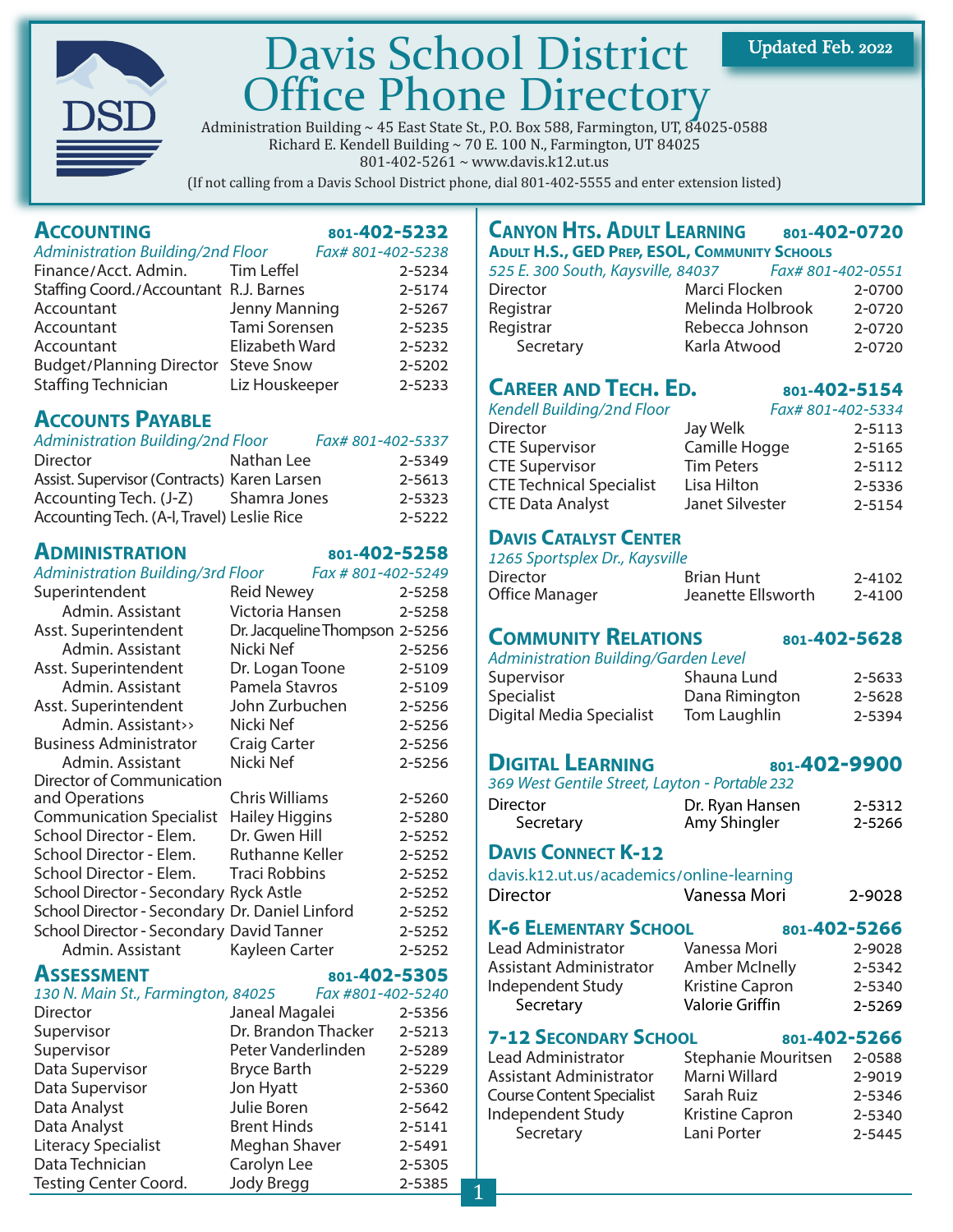### **DIGITAL LEARNING** (Cont.) 801-402-9900 **SCHOOL TECHNOLOGY SPECIALIST 801-402-9900**

| IT Building 779 McCormick Way, Layton |                     | Fax# 801-5333 |
|---------------------------------------|---------------------|---------------|
| <b>STS Coordinator</b>                | Joanna Monson       | 2-9903        |
| <b>STS Coordinator</b>                | <b>Matt Timothy</b> | 2-9904        |
| <b>STS Coordinator</b>                | Clark Walton        | 2-9901        |
| <b>STS Coordinator</b>                | <b>Timothy Ward</b> | 2-9902        |

### **TECHNOLOGY INTEGRATION CENTER 801-402-5225**

| IT Building 779 McCormick Way, Layton |                     | Fax# 801-5333 |
|---------------------------------------|---------------------|---------------|
| Supervisor/Tech. Trainer              | <b>Cathy Larsen</b> | $2 - 5225$    |
| Office 365/Tech. Trainer              | Rachelle Herbst     | 2-5456        |
| Canvas Admin.                         | Lisa Lomax          | 2-5241        |

### **EARLY CHILDHOOD COMMUNITY PRESCHOOL/EARLY INTERVENTION/ PRESCHOOL SPECIAL EDUCATION** 801-402-5409

|  |  | Early Learning Center, 115 S. 200 East, Farmington |
|--|--|----------------------------------------------------|
|  |  |                                                    |

| Director                                     | Julie Larsen         | 2-5158 |
|----------------------------------------------|----------------------|--------|
| Early Childhood Director Amy Garlick         |                      | 2-5408 |
| Early Intervention Director Mandy Zeschke    |                      | 2-5408 |
| Early Childhood Teacher Supv. Chelley Fenton |                      | 2-5442 |
| Early Childhood Teacher Supv. Jennifer Flagg |                      | 2-5473 |
| Preschool Teacher Mentor Susan Moon          |                      | 2-5473 |
| Preschool Teacher Mentor Elin Scott          |                      | 2-5410 |
| Early Childhood Secretary Candra Jeffery     |                      | 2-5409 |
| Personnel/E.I. Secretary                     | Christine Johns      | 2-5408 |
| <b>SPED Referral Secretary</b>               | <b>Kris Stephens</b> | 2-5413 |
|                                              |                      |        |

### **HEAD START / EARLY HEAD START / TITLE I PRESCHOOL 801-402-0650**

### Family Enrichment Center, 320 S. 500 E., Kaysville Fax# 801-402-0651

| HS/EHS/Title I Pre. Director             | Dr. Teresa Oster      | 2-0652 |
|------------------------------------------|-----------------------|--------|
| <b>Education Manager</b>                 | Marianne Henderson    | 2-0660 |
| Fam. Partnership Mgr.                    | Heather Linehan       | 2-0703 |
| Health & Safety Manager                  | Karen Martin          | 2-0666 |
| Data/Compliance Mgr.                     | <b>Brody Stotts</b>   | 2-0653 |
| <b>Fiscal Manager</b>                    | Paola Reyes           | 2-0654 |
| HR/Training/Facilities Spec. Lori Bagley |                       | 2-0655 |
| <b>Cultural Liaison</b>                  | Eliana Stillman       | 2-0670 |
| FSW/Title 1 Preschool                    | <b>Bailey Bingham</b> | 2-0751 |
| Receptionist                             | Denese Eggett         | 2-0669 |
| Preofessional Dev. Spec.                 | <b>Becca Jenkins</b>  | 2-0704 |

### **EDUCATIONAL EQUITY 801-402-5186**

### (FEDERAL PROGRAMS) Freeport Center West, Building F-3

| Director                      | Dr. Bernardo Villar      | 2-5319 |
|-------------------------------|--------------------------|--------|
| <b>Title IX Coordinator</b>   | <b>Bianca Mittendorf</b> | 2-5447 |
| <b>OCR Compliance Officer</b> | Midori Clough            | 2-5180 |
| <b>OCR Compliance Officer</b> | Caray Long               | 2-5357 |
| Secretary/Receptionist        | <b>Holly DeCarolis</b>   | 2-5405 |

### **FEDERAL/STATE PROGRAMS** 801-402-5161

|  | Freeport Center West, Building F-3 |  |
|--|------------------------------------|--|

| <i>Heepon center west, building t</i> 5 |                 |        |
|-----------------------------------------|-----------------|--------|
| Title I Admin./LIA Coord.               | Heidi Meiners   | 2-8518 |
| <b>District Secretary</b>               | Sherri Ruedas   | 2-5161 |
| <b>District Receptionist</b>            | Laurie Hillaker | 2-8730 |
| Secretary/Receptionist                  | Jennifer Dennis | 2-5186 |
|                                         |                 |        |

### **TITLE I/ESL/LATINOS IN ACTION (LIA), MIGRANT** Freeport Center West, Building F-3 **801-402-8730**

| <u>FILEDOIL CEINEI WEST, DUIIUING F-3</u>    |                | 801-402-0750      |
|----------------------------------------------|----------------|-------------------|
|                                              |                | Fax# 801-402-8728 |
| K-6 Title I Coordinator                      | Connie Ziegler | 2-5181            |
| Secondary ESL/LIA/AVID Coord. Anna Webberley |                | 2-5116            |
| Coordinator                                  | Laki Leota     | 2-5181            |
|                                              |                |                   |

### **AFTER SCHOOL**

| <b>Freeport Center West, Building F-3</b> |               | Fax # 801-402-8728 |
|-------------------------------------------|---------------|--------------------|
| After-School Supervisor                   | Courtney Ward | 2-8731             |

### **ESL ASSESSMENT**

| <b>Freeport Center West, Building F-3</b>   | Fax # 801-402-8728 |  |
|---------------------------------------------|--------------------|--|
| ESL Data and Assessment Coord. Melissa Sevy | 2-8725             |  |

### **DAVIS COMMUNITY LEARNING CENTER**

| 210 E. Center Street, Clearfield         |                  | 801-402-8395 |        |
|------------------------------------------|------------------|--------------|--------|
| <b>Center Coordinator</b>                | Jenica Whitworth |              | 2-8385 |
| Office Asst./Volunteer Coord. Mary Allen |                  |              | 2-8388 |
| <b>Office Assistant</b>                  | Veronica Carson  |              | 2-8384 |
| Family Support Spec.                     | Kim Anderson     |              | 2-8387 |
| <b>Computer Lab Extension</b>            |                  |              | 2-8390 |
|                                          |                  |              |        |

### **INDIAN ED.**

| <b>Freeport Center West, Building F-3</b> |                 | Fax # 801-402-8728 |        |
|-------------------------------------------|-----------------|--------------------|--------|
| Indian Ed. Coordinator                    | Sarai Neumarker |                    | 2-8571 |

### **TRANSLATION & INTERPRETATION SERVICES**

| Kendell Building/1st Floor |                      | Fax # 801-402-5195 |
|----------------------------|----------------------|--------------------|
| Coordinator                | Sol Prodan           | 2-5377             |
| Receptionist/Secretary     | <b>Wendy Salazar</b> | 2-5110             |

### **504 801-4[02-51](http://www.davis.k12.ut.us/district/classact/504/index.html)86**

| ___                                       |               | -------------     |
|-------------------------------------------|---------------|-------------------|
| <b>Freeport Center West, Building F-3</b> |               | Fax# 801-402-5484 |
| 504 Coordinator                           | Midori Clough | 2-5180            |
| Nurse (Annex)                             | Margo Hill    | 2-5960            |
| Specialist (Annex)                        | Heidi West    | 2-5947            |

### **FACILITIES ADMINISTRATION 801-402-5275**

| Kendell Building/2nd Floor                 |                      |        |
|--------------------------------------------|----------------------|--------|
| Administrator                              | Gary Payne, F.A.I.A. | 2-5448 |
| Construction Sched. Coord. JannaCai Walker |                      | 2-5278 |

### **ARCHITECTURE AND NEW CONSTRUCTION**

| Kendell Building/2nd Floor |                        |        |
|----------------------------|------------------------|--------|
| Director                   | Bryan Turner, F.A.I.A. | 2-5335 |
| Construction Coord.        | Eric Flint             | 2-5274 |
| <b>Inspection Coord.</b>   | Carey Maedgen          | 2-5124 |
| Admin. Asst./Acct. Tech.   | JannaCai Walker        | 2-5278 |
|                            |                        |        |

### **BUILDING RENTAL**

| Kendell Building/2nd Floor |                 |        |
|----------------------------|-----------------|--------|
| Rental Coordinator         | Marci Jefferies | 2-5281 |

2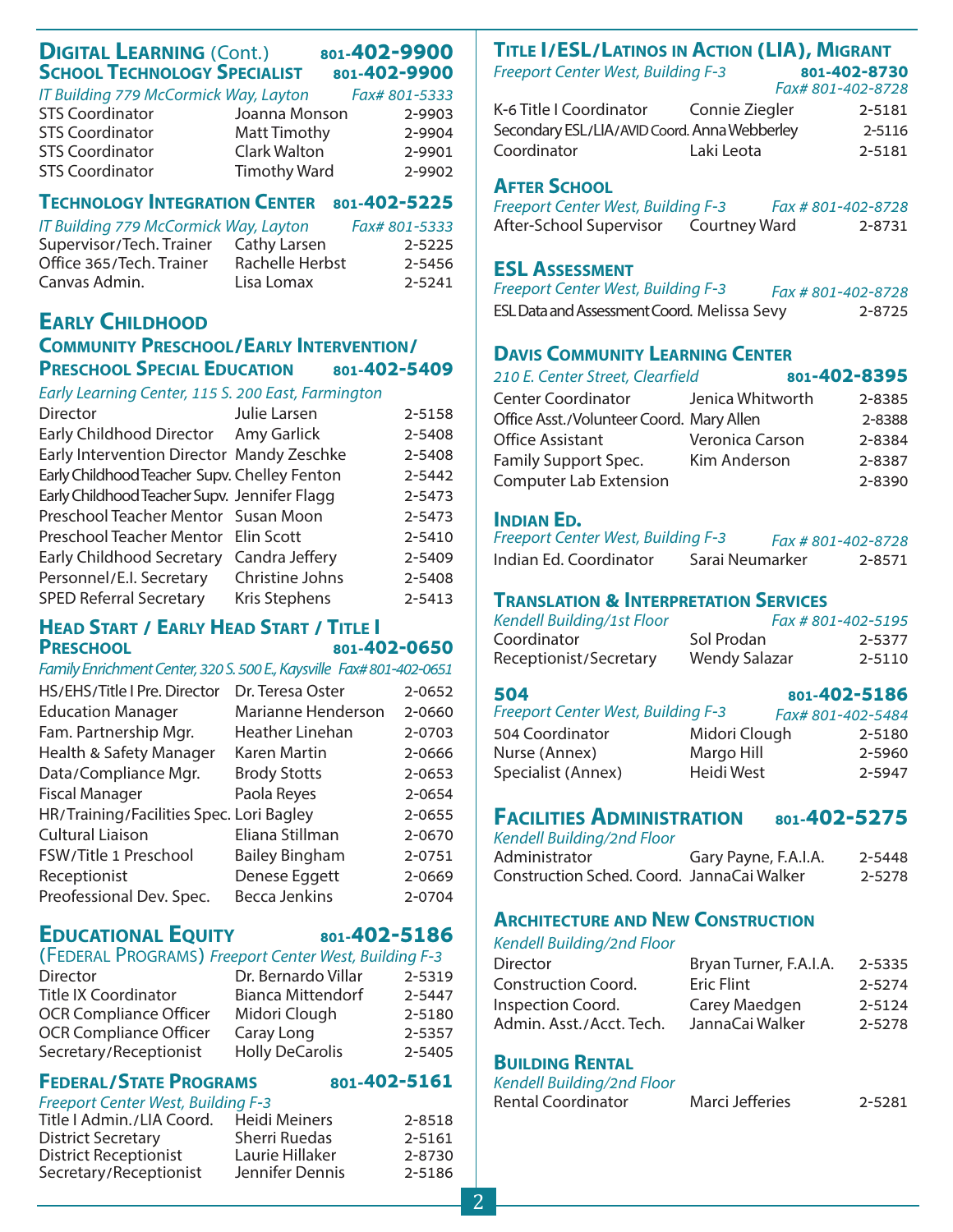### **CUSTODIAL SERVICES ADMIN. (CSA) 801-402-7880**

| <b>Freeport Center/F-3</b> | Fax# 801-402-7881    |        |
|----------------------------|----------------------|--------|
| Director                   | <b>Weston Weekes</b> | 2-7884 |
| Coordinator                | Ryan Kay             | 2-7883 |
| Coordinator                | <b>Todd Summers</b>  | 2-7885 |
| Coordinator                | <b>Kevin Walter</b>  | 2-7886 |
| Secretary                  | Raini Tucker         | 2-7880 |

### **ENVIRONMENTAL MAINTENANCE SERVICES (EMS)**

Freeport West Center/Bldg. F-3 **801-402-7400** 

 $F_{7}$  $F_{8}$  $F_{1}$  $F_{1}$ 

|                                                    | <u>I UA# OUI-40Z-74JU</u>    |        |
|----------------------------------------------------|------------------------------|--------|
| Director                                           | John Swain, RLA              | 2-7413 |
| Outdoor Env. Coordinator Jeff Olsen                |                              | 2-7414 |
| Interior Env. Coordinator Dan Martin               |                              | 2-7421 |
| <b>Bldg. Controls Coordinator Justin Mott</b>      |                              | 2-7425 |
| Landscape Architectural Coord. Trevor Kimball, RLA |                              | 2-7422 |
| Architectural Svcs. Coord. Brian Roundy            |                              | 2-7420 |
| <b>Head Secretary</b>                              | Patti Stanger                | 2-7415 |
| Secretary                                          | Suzy Argyle                  | 2-7416 |
| Secretary                                          | <b>Corinne Simons</b>        | 2-7417 |
| Secretary                                          | Christine Spangenberg 2-7418 |        |
| Bldg. Controls Technician Bruce Christensen        |                              | 2-7680 |
| <b>Call Center/Job Sheets</b>                      |                              | 2-5600 |

### **[FACILITIES MANAGEMENT](http://www.davis.k12.ut.us/district/buildings)** 801-402-5199

### Kendell Building/1st Floor Fax# 801-402-5295 Facilities Manager LeAnn Hunt 801-660-5661 Assist. Facilities Manager Malachi Roper 801-600-1592 Custodian Brent Clark 801-413-6952

### **FOUNDATION & DEVELOPMENT 801-402-4483**

Administration Building/Garden Level

| Director                     | Jodi Lunt            | 2-5187 |
|------------------------------|----------------------|--------|
| Admin. Asst.                 | <b>Ginger Coulam</b> | 2-4483 |
| Admin. Asst./Peachjar        | Val Pound            | 2-5299 |
| Partnership Coordinator      | <b>Sherry Miggin</b> | 2-5182 |
| <b>Marketing Coordinator</b> | Lucy Kunzler         | 2-5206 |
| Student Advocacy Coord.      | Kristen Buchi        | 2-5196 |
| Coordinator                  | Kara Toone           | 2-5320 |

### **MCKINNEY VENTO (HOMELESS SERVICES)/ NO HUNGER ZONE**

| Administration Building/Garden Level  |            | Fax# 801-402-5218 |
|---------------------------------------|------------|-------------------|
| McKinney Vento Coord.                 | Jen Harmer | 2-5119            |
| McKinney Vento Advocate Amie Brown    |            | 2-5214            |
| Student Advocacy Coord. Kristen Buchi |            | 2-5196            |

### **[HUMAN RESOURCES](http://www.davis.k12.ut.us/district/hr/index.html) 801-402-5722**

| <b>Administration Building/1st Floor</b> |                                                       |
|------------------------------------------|-------------------------------------------------------|
| Suzi Jensen                              | 2-5132                                                |
| <b>Steve Baker</b>                       | 2-5315                                                |
| Dr. Rodney Rose                          | 2-5205                                                |
| Alyssa Pastrana                          | 2-5557                                                |
|                                          |                                                       |
| <b>Rose Bassett</b>                      | 2-5636                                                |
| Jeanette Jensen                          | 2-5200                                                |
| Jocelyn Heyne                            | 2-5322                                                |
| Joni High                                | 2-5185                                                |
| Anjel Hislop                             | 2-5679                                                |
|                                          | HR Fax# 801-402-5354<br>Christine Fotheringham 2-5556 |

### **[HUMAN RESOURCES](http://www.davis.k12.ut.us/district/hr/index.html)** (Cont.) 801-402-5722

| All SPED                                 | <b>Torrie Layton</b> | 2-5216     |
|------------------------------------------|----------------------|------------|
| Admin./Elem. Licensed                    | <b>Cathy Robles</b>  | 2-5106     |
| Classified/Sub./Purchasing Diane Skeen   |                      | $2 - 5725$ |
| Counselors/Sec. Licensed Monica Spackman |                      | 2-5219     |
| All School Classified                    | <b>Emily Turpin</b>  | 2-5123     |
| Secretary                                | <b>Sheryl Blake</b>  | 2-5677     |
| Secretary                                | Eva Probst           | 2-5329     |
|                                          |                      |            |

### **INTERNAL AUDIT** 801-402-5290

| <b>Administration Building/2nd Floor</b> |            | Fax# 801-402-5249 |
|------------------------------------------|------------|-------------------|
| <b>Director</b>                          | Nathan Lee | 2-5349            |
| <b>Classified Hotline</b>                |            | 801-402-5411      |

### **[MATERIALS DISTRIBUTION CENTER](http://www.davis.k12.ut.us/district/mdc)**

| P I J I I II U V I I V I I |                        |                   |  |
|----------------------------|------------------------|-------------------|--|
| <b>Freeport Center/G-5</b> |                        | 801-402-7630      |  |
|                            |                        | Fax# 801-402-7628 |  |
| Director                   | <b>Rick Ashby</b>      | 2-7802            |  |
| Technician                 | Jennifer Hamblin       | 2-7614            |  |
| Trans. Buyer               | Kristina Holland       | 2-7611            |  |
| Trans. Buyer               | Riley Thurgood         | 2-7605            |  |
| <b>Customer Service</b>    |                        | 2-7630            |  |
| Manager                    | <b>Brock Robins</b>    | 2-7601            |  |
| Asst. Manager              | Melissa Bowers         | 2-7609            |  |
| Asst. Manager              | <b>Steve Finlinson</b> | 2-7619            |  |
| Asst. Manager              | Shane Lee              | 2-7615            |  |
| Asst. Manager              | <b>Ryan Monson</b>     | 2-7620            |  |

### **NURSING SERVICES** 801-402-5540

20 N. Main St., Farmington Fax# 801-402-5341

| Director                               | Scott Zigich                 | 2-5307       |
|----------------------------------------|------------------------------|--------------|
| Coordinator                            | Jennifer Nielson             | 2-5960       |
| <b>Secondary School Nurse</b>          | Melissa Bargar               | 801-317-3484 |
| Secondary School Nurse                 | Kathy Pozzuoli               | 801-425-7380 |
| Secondary School Nurse                 | Melanie Schenck 801-888-9137 |              |
| Alternative Schools Nurse Tracy Higley |                              | 2-0466       |
| Secretary                              | <b>Tamera Martinson</b>      | 2-5906       |

### **SPECIAL EDUCATION NURSING 801-402-5950**

20 N. Main, Farmington Fax# 801-402-5341 Nurse **Kathie Olsen, RN** 2-5952 Nurse **Erik Rogers, RN** 2-5954 Nurse Catherine Sparks, RN 2-5953 TA Georgette Haacke 2-5950

### **Vista Center**

| 97 So. 200 East, Farmington |                  | Fax# 801-402-5951 |
|-----------------------------|------------------|-------------------|
| Nurse                       | Kathie Olsen, RN | 2-5952            |

|              | <b>EARLY INTERVENTION NURSING</b> |                             |                   | 801-402-5409 |
|--------------|-----------------------------------|-----------------------------|-------------------|--------------|
| <b>Nurse</b> |                                   | Paige Chatterton, RN 2-5513 |                   |              |
|              |                                   |                             | Fax# 801-402-5401 |              |
| <b>Nurse</b> |                                   | Karin Miller, RN            |                   | 2-5437       |
|              |                                   |                             | Fax# 801-402-4897 |              |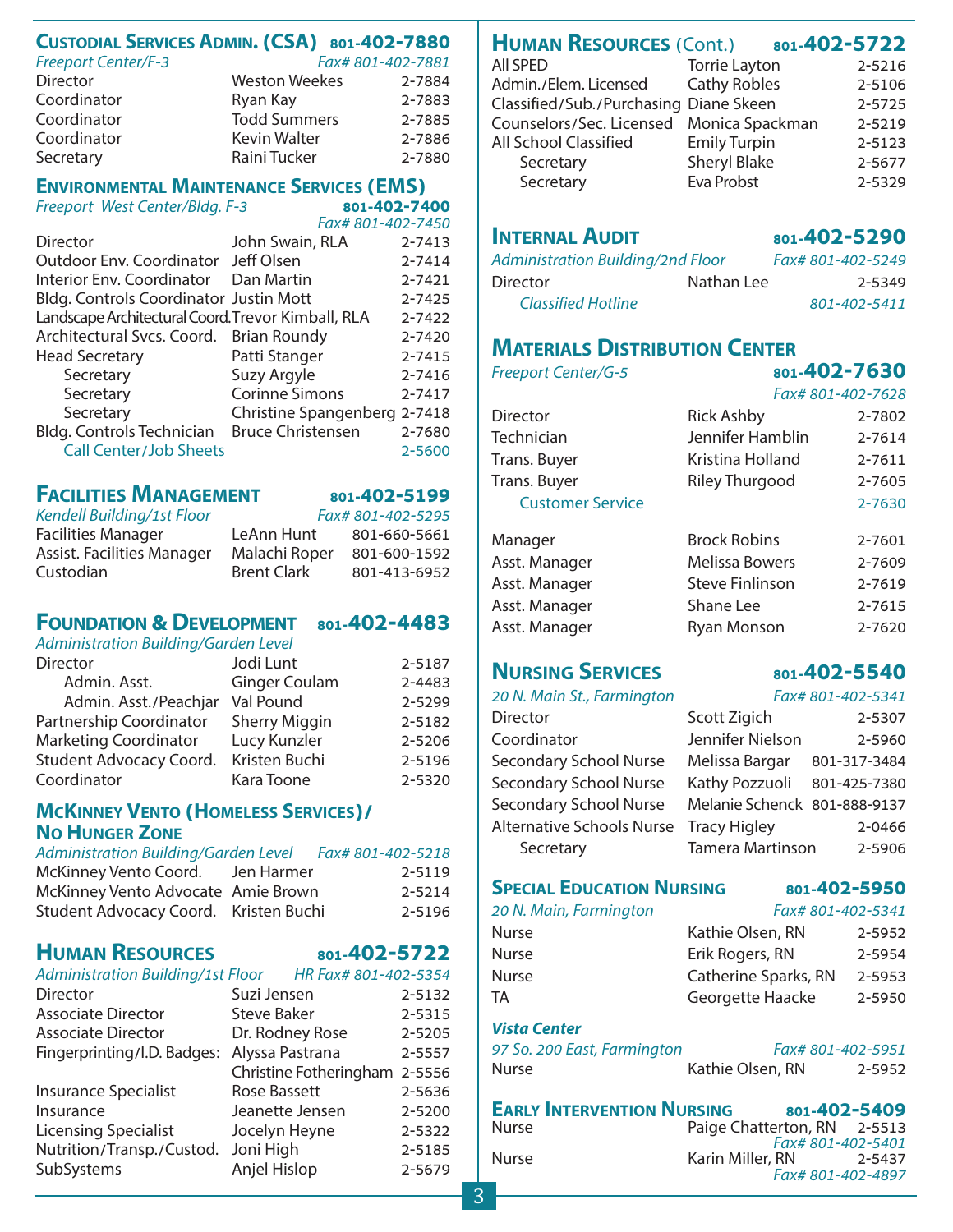### **[NUTRITION SERVICES](http://www.davis.k12.ut.us/district/nutrition)** 801-402-7640

Freeport Center/G-4

| Fax# 801-402-7699 |  |
|-------------------|--|
|-------------------|--|

| Director                     | Natalie Bradford      | 2-7650 |
|------------------------------|-----------------------|--------|
| Secretary                    | Lanette Todd          | 2-7641 |
| Coordinator                  | <b>Todd Blanscett</b> | 2-7686 |
| Coordinator                  | Heather Gardner       | 2-7642 |
| Coordinator                  | <b>Bonnie Hintze</b>  | 2-7667 |
| Coordinator                  | Donette Huckaby       | 2-7644 |
| Coordinator                  | <b>Carey Powell</b>   | 2-7643 |
| Coordinator                  | <b>Sydnee Rumsey</b>  | 2-7674 |
| <b>Building Manager</b>      | <b>Flint Brown</b>    | 2-7653 |
| Claims/Auto Pay              | <b>Cindy Sears</b>    | 2-7675 |
| Free/Reduced Lunch           | <b>Tamera Livesey</b> | 2-7647 |
| Menu Analyst                 | <b>Jill Murray</b>    | 2-7670 |
| <b>School Orders</b>         | <b>Sharie Smith</b>   | 2-7646 |
| <b>Purchasing Specialist</b> | Jill Johnson          | 2-7655 |

### **CAFE CENTRAL 801-402-7657**

| <b>Freeport Center/G-4</b> |                      | Fax# 801-402-7662 |
|----------------------------|----------------------|-------------------|
| Manager                    | Kim Foust            | 2-7659            |
| Accounting Tech.           | <b>Stacy Winters</b> | 2-7660            |

### **PAYROLL [801-402-5282](http://www.davis.k12.ut.us/district/acct/payroll)**

| Administration Building/2nd Floor |                       | Fax# 801-402-5197 |        |
|-----------------------------------|-----------------------|-------------------|--------|
| Director                          | <b>Scott Douglas</b>  |                   | 2-5325 |
| <b>Assistant Supervisor</b>       | <b>Holly Thurgood</b> |                   | 2-5327 |
| Payroll Technician                | <b>Cindy Chambers</b> |                   | 2-5324 |
| Payroll Technician                | Angela Cornford       |                   | 2-5285 |
| Payroll Technician                | Amy Dobson            |                   | 2-5348 |
| Payroll Technician                | Kathy Horne           |                   | 2-5326 |
| Payroll Technician                |                       |                   | 2-5176 |

### **[PL](http://www.davis.k12.ut.us/district/acct/payroll)ANNING**

### Administration Building/2nd Floor

| Budget/Planning Director Steve Snow |                     | 2-5202 |
|-------------------------------------|---------------------|--------|
| <b>GIS Coordinator</b>              | <b>Connor Duffy</b> | 2-5387 |

### **POLICY [AND SCHOOL LAW](http://www.davis.k12.ut.us/policy/manual) 801-402-5109**

| <b>FULICI AND SCHOOL LAW</b>      | 801-4V4-51V7      |  |
|-----------------------------------|-------------------|--|
| Administration Building/3rd Floor | Fax# 801-402-5249 |  |

| Legal Counsel | Benjamin Onofrio | 2-5255 |
|---------------|------------------|--------|
| Paralegal     | Pamela Stavros   | 2-5109 |

### **[PRINTING & GRAPHIC SERVICES](http://www.davis.k12.ut.us/district/printing) 801-402-5228**

### Administration Building/North Side

| Lori Todd        | 2-5228 |
|------------------|--------|
| Merri Linn Drake | 2-5231 |
| Alexa Okerlund   | 2-5230 |
| Zack Davis       | 2-5228 |
|                  |        |

### **PROFESSIONAL LEARNING & QUALITY STAFFING**

Kendell Building/2nd Floor

| <b>Executive Director</b>      | <b>Kellie Mudrow</b>    | 2-5130 |
|--------------------------------|-------------------------|--------|
| Emp. Eval/Classified PL        | <b>Suzanne Cottrell</b> | 2-5173 |
| Sec. Mentor/Student Teaching   | Jenette Jenkins         | 2-5178 |
| Elem. Mentor Supervisor        | <b>Allison Riddle</b>   | 2-5390 |
| Elem. Mentor Specialist        | <b>Emily Flinders</b>   | 5-5141 |
| Prof. Learning Supervisor      | Daron Kennett           | 2-5148 |
| Prof. Learning Supervisor      | Danielle Summers        | 2-5171 |
| Prof. Learning Specialist      | Aubree Gardner          | 2-5272 |
| TA Development Specialist      | <b>Kate Williams</b>    | 2-5102 |
| Alt. Licensing Coordinator     | Amy Johnston            | 2-5139 |
| <b>Recruitment Coordinator</b> | Fran Niederhauser       | 2-5183 |
| Technician                     | Dana Palmer             | 2-5306 |
| Secretary                      | Tracie Yamashita        | 2-5304 |

Freeport Center/G-4 Fax# 801-402-7809 P.O. Box 160440, Clearfield 84016

| r.O. DOX 100440, Cledifield 64010 |                       |        |
|-----------------------------------|-----------------------|--------|
| <b>Director</b>                   | Lori Peterson         | 2-7803 |
| Sr. Buyer                         | David Bundy           | 2-7808 |
| Sr. Buyer                         | Joan Tuttle           | 2-7805 |
| Sr. Buyer                         | <b>Bart Winward</b>   | 2-7810 |
| Buyer                             | CoriDawn Oleson       | 2-7811 |
| Associate Buyer                   | <b>Courtney Fresh</b> | 2-7804 |
| Associate Buyer                   | Sharma Johnson        | 2-7806 |
| Purchasing Technician             | Angie Stephenson      | 2-7813 |
|                                   |                       |        |

### **RELATED SERVICES [801-402-5](http://www.davis.k12.ut.us/district/classact/504/index.html)955**

| Fax# 801-402-3067           |
|-----------------------------|
| 2-5955                      |
| 2-5955                      |
| Bethanie Monsen-Ford 2-5955 |
| 2-5955                      |
| 2-5955                      |
| 2-5955                      |
| 2-5955                      |
| 2-5482                      |
|                             |

### **[RISK MANAGEMENT/SAFETY COMPLIANCE](http://www.davis.k12.ut.us/district/rmsc)**

20 N. Main St., Farmington **[801-402-5144](http://www.davis.k12.ut.us/district/rmsc)** 

|                              |                       | Fax# 801-402-5341 |
|------------------------------|-----------------------|-------------------|
| <b>Risk Manager/Director</b> | Scott Zigich          | 2-5307            |
| Environ./Safety Coord.       | Tino Pastrana         | 2-5215            |
| Risk Mgmt. Specialist        | <b>Marilyn Barnes</b> | 2-5144            |
| Workers' Comp.               | Dan Terpstra          | 2-5317            |

### **SECURITY [801-4](http://www.davis.k12.ut.us/district/purchasing)02-5498**

4

### 20 N. Main St., Farmington

| Coordinator | <b>Blake Haycock</b>  | 2-5498 |
|-------------|-----------------------|--------|
| Security    | Keith Frandsen        | 2-5242 |
| Secretary   | <b>Marilyn Barnes</b> | 2-5144 |

### **SCHOOL COUNSELING 801-402-5152**

| Kendell Building/1st Floor |                      | Fax #801-402-5308 |
|----------------------------|----------------------|-------------------|
| <b>Director</b>            | Casey Layton         | 2-5192            |
| K-6 Elementary             | Christi Blankman     | 2-5172            |
| ∎Admin. Assistant          | <b>Esther Powell</b> | 2-5152            |

### **PURCHASING [801-402-7800](http://www.davis.k12.ut.us/district/purchasing)**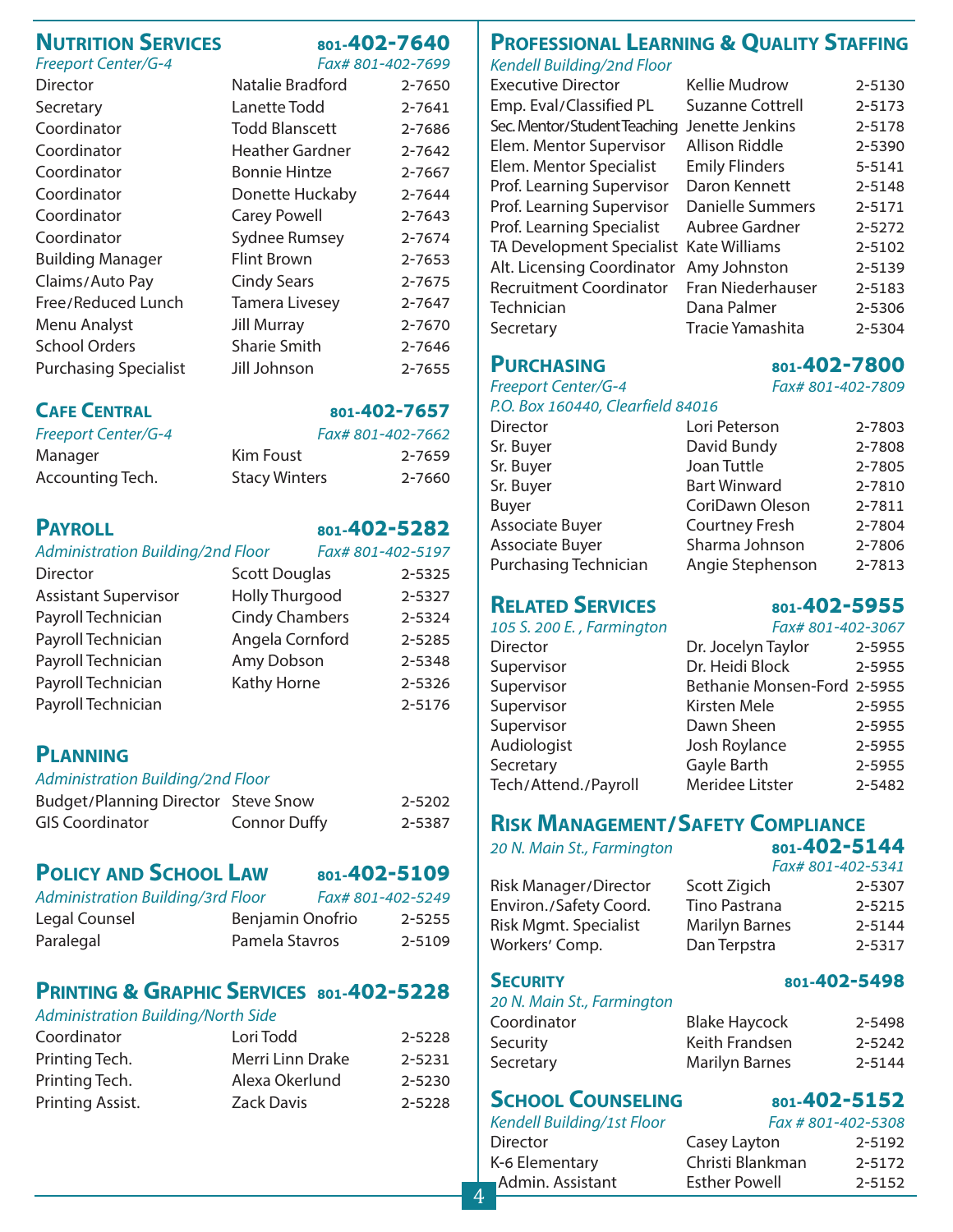### **SPECIAL EDUCATION 801-402-5169**

Kendell Building/1st Floor Fax# 801-402-5189

| Director                                                                                                                                                                                                     | Julie Larsen                                                                                                                       | 2-5151                                                                       |
|--------------------------------------------------------------------------------------------------------------------------------------------------------------------------------------------------------------|------------------------------------------------------------------------------------------------------------------------------------|------------------------------------------------------------------------------|
| Technician/Secretary                                                                                                                                                                                         | Kathi Lewis                                                                                                                        | 2-5151                                                                       |
| Suprv. K-12 MM/Stud. Supp. Lisa Wall<br>Receptionist/Secretary<br>Teach. Leader K-12 MM<br>Teach. Leader K-12 MM<br>Teach. Leader K-12 MM<br><b>Teacher Leader</b><br>Teacher Leader<br>Teacher Leader Tech. | <b>Wendy Salazar</b><br><b>Scott Francis</b><br>Sallie Richardson<br>Keri Vernier<br>Allison Whiting<br>Katrina Burg<br>Erek Engar | 2-5169<br>2-5169<br>2-5293<br>2-5635<br>2-5397<br>2-5398<br>2-5157<br>2-5959 |
| Teacher Specialist/PD                                                                                                                                                                                        | Maria Ellis                                                                                                                        | 2-5150                                                                       |
| <b>Teacher Specialist</b>                                                                                                                                                                                    | Johanna Banner                                                                                                                     | 2-5169                                                                       |
| <b>Teacher Specialist</b>                                                                                                                                                                                    | <b>Bradie Ormond</b>                                                                                                               | 2-5399                                                                       |
| Technician/Payroll                                                                                                                                                                                           | Meridee Litster                                                                                                                    | 2-5482                                                                       |
| Technician/Medicaid                                                                                                                                                                                          | <b>Cozette Freckleton</b>                                                                                                          | 2-5142                                                                       |
| Data/Compliance Mgr.                                                                                                                                                                                         | Tom Johnson                                                                                                                        | 2-5479                                                                       |
| <b>Records Assistant</b>                                                                                                                                                                                     | Maggie Cook                                                                                                                        | 2-5135                                                                       |
| Supervisor Special Prog.                                                                                                                                                                                     | <b>Kristy Carson</b>                                                                                                               | 2-5485                                                                       |
| Technician/Secretary                                                                                                                                                                                         | <b>Tracy Black</b>                                                                                                                 | 2-5485                                                                       |
| Teach. Leader Special Prog.                                                                                                                                                                                  | Mary Cheney                                                                                                                        | 2-5486                                                                       |
| Teach. Leader Special Prog.                                                                                                                                                                                  | <b>Alice Richins</b>                                                                                                               | 2-5493                                                                       |
| Teach. Leader Special Prog.                                                                                                                                                                                  | Jared Hadley                                                                                                                       | 2-5212                                                                       |
| Teacher Specialist/Sp. Pr.                                                                                                                                                                                   | <b>Bree Phillips</b>                                                                                                               | 2-5486                                                                       |
| Coordinator Behavior/BCBA                                                                                                                                                                                    | Lorie Coates                                                                                                                       | 2-5167                                                                       |
| <b>BCBA</b>                                                                                                                                                                                                  | Hillary Jenson                                                                                                                     | 2-5634                                                                       |
| Safety Care                                                                                                                                                                                                  | <b>Marie Wise</b>                                                                                                                  | 2-5184                                                                       |
| Principal Post High Prog.                                                                                                                                                                                    | <b>Jeff Williams</b>                                                                                                               | 2-5975                                                                       |

### **STUDENT & FAMILY RESOURCES 801-[402-5159](http://www.davis.k12.ut.us/studentserv/INDEX.HTM)**

| Kendell Building/1st Floor               | Fax# 801-402-5308       |        |
|------------------------------------------|-------------------------|--------|
| Director                                 | <b>Brad Christensen</b> | 2-5160 |
| <b>Responsive Services</b>               | Casey Layton            | 2-5192 |
| Social Emotional Learning                | Kathleen Chronister     | 2-5170 |
| K-12 Prevention Coord.                   | Christi Blankman        | 2-5172 |
| LCMT/MTSS                                | Devin Healey            | 2-5499 |
| <b>MTSS Specialist</b>                   | Sara Carver             |        |
| Integrated Ed Therapist                  | Lacey King              | 2-5153 |
| <b>Integrated Ed Therapist</b>           | <b>Cassie Quick</b>     | 2-5902 |
| Integrated Ed Therapist                  | Janessa Winter          | 2-5153 |
| Admin Assistant                          | <b>Esther Powell</b>    | 2-5152 |
| Admin. Assist./Case Mgmt. Debbie Wilcock |                         | 2-5309 |
| Admin, Assistant                         | Lara Lovell             | 2-5155 |

### **SAFE SCHOOLS CLINICAL TEAM 801-402-5919**

| Kendell Building/1st Floor     |                     | Fax# 801-402-5308 |
|--------------------------------|---------------------|-------------------|
| K-12 Clinician                 | Matt Merback        | 2-5913            |
| K-12 Clinician                 | Ryan Regis          | 2-5912            |
| K-12 Clinician                 | <b>Bryce Russon</b> | 2-5915            |
| Assoc. Family Res. Facilitator | Anne Clark          | 2-5918            |
| <b>FSW Coodinator</b>          | Jenny Gatrell       | 2-5914            |
| Admin. Assistant               | Jamie Rohwer        | 2-5916            |

### K-12 Clinician Ryan Regis 2-5912 Admin. Assistant Jamie Rohwer 2-5916 **SOCIAL AND EMOTIONAL LEARNING 801-402-5919**  Kendell Building/2nd Floor Fax# 801-402-5308 Director Kathleen Chronister 2-5170 SEL Specialist **Jessica Buckway** 2-5166 LCMT/MTSS Devin Healey 2-5499<br>Drop Out Interventionist Jamie VanBeekum 2-0490 Drop Out Interventionist Jamie VanBeekum 2-0490 **[TEACHING & LEARNING](http://www.davis.k12.ut.us/district/curric) 801-402-5145** Kendell Building/2nd Floor Fax# 801-402-5333 Department Director Belinda Kuck 2-5209 Admin. Assist. Keri Moore 2-5145 **PERSONALIZED COMPETENCY-BASED 801-402-5100 LEARNING** Kendell Building/2nd Floor Section Director Belinda Kuck 2-5209 Davis Enhanced Educ. Programs Director Sheri Sauvé 2-5111 PCBL Supervisor Carol Nef 2-5237 PCBL Supervisor Jared Fawson 2-5156 Admin. Asst. Sharon Gold 2-5100 **HEALTHY LIFESTYLES** 801-402-5101 20 N. Main St., Farmington Fax # 801-402-5314 Section Director **Dr. Tim Best** 2-7850 Admin. Asst. Jayne Barkdull 2-5101 Wellness/Davis Moves Kim Johnson 2-5294 **HUMANITIES 801-402-5283** Kendell Building/2nd Floor Section Director Julie Barlow 2-5164 K-6 Lang. Arts Supervisor Angela Morales 2-5223 7-12 Lang. Arts Specialist Michelle Barney 2-5204 Admin. Asst. **Dana Kearl** 2-5146 World Language Specialist Jo Carmiol 2-5147 Visa Specialist Victoria Yates 2-5292 K-12 Library/PCBL Selena Campbell 2-5179 Fine Arts Specialist Shanda Stenger 2-5104 Admin. Asst. Charley Snider 2-5283 K-12 Social Studies Chris Hall 2-5328 **PROGRAM SUPPORT** 801-402-5100 Kendell Building/2nd Floor DESK/Grade Reports Carol Nef 2-5237 Concurrent Enrollment Camille Hogge 2-5165 Video and Media Spec. Tom Ballard 2-5245 **STEM 801-402-5128** Kendell Building/2nd Floor Section Director Tyson Grover 2-5108 K-6 Science Specialist Annette Nielson 2-5129 Sec. Science Supervisor/STEM Angela Stewart 2-5162 Admin. Asst. Julie Sargent 2-5128 K-12 Math Supervisor Trisha Syversen 2-5288 K-3 Math Specialist Stacey Osborne 2-5254 K-6 Computer Science MaryEllen Marx 2-5790 Admin. Asst. Margo Hammond 2-5251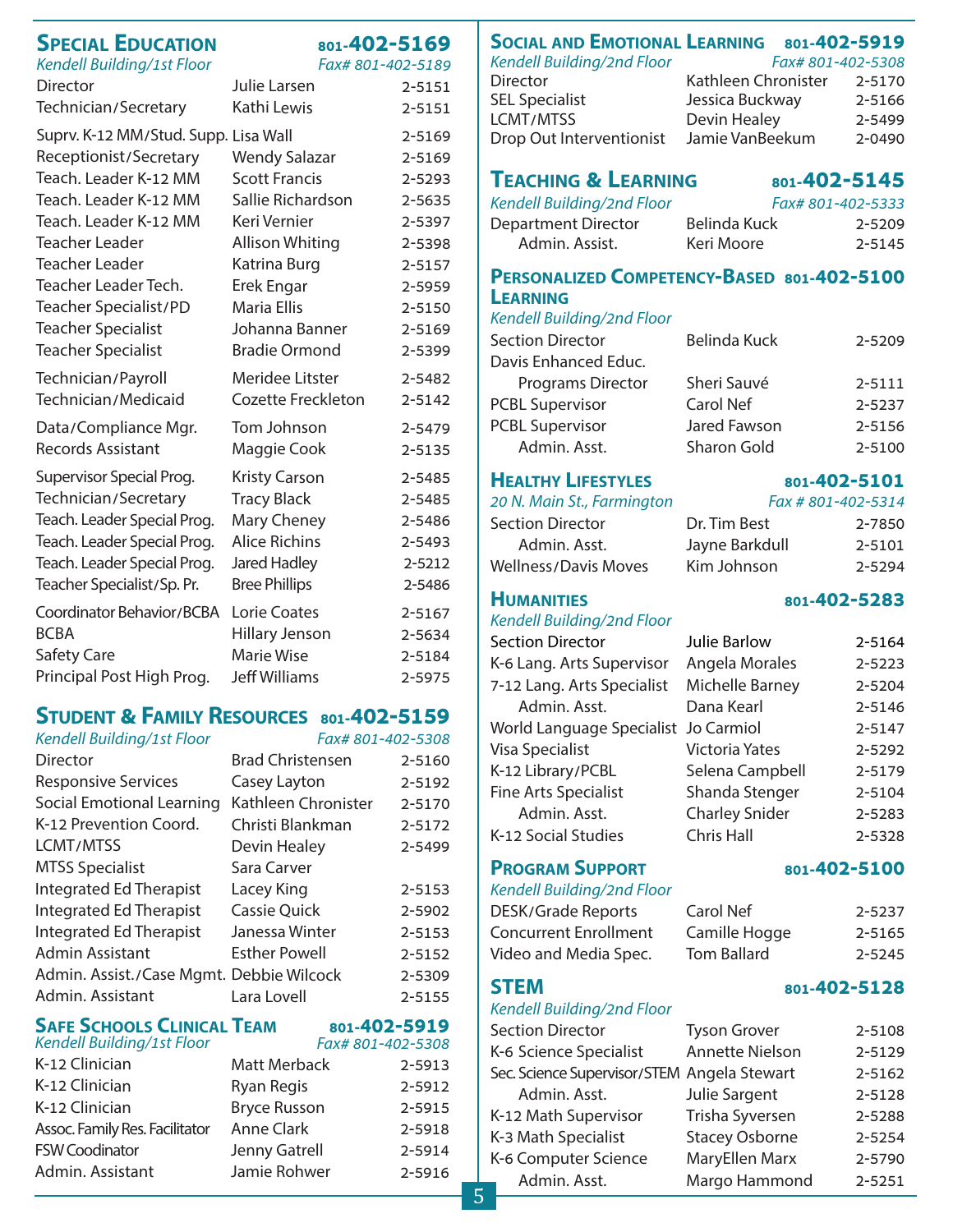### **TECHNOLOGY SERVICES [801-4](http://www.davis.k12.ut.us/district/purchasing)02-5750**

| 779 McCormick Way, Layton 84041 |                      | Fax# 801-402-5138 |
|---------------------------------|----------------------|-------------------|
| Administrator                   | Mark Reid            | 2-5364            |
| Admin. Tech. Assistant          | <b>Terrie Hughes</b> | 2-5750            |

### **COMMUNICATION SYSTEM SUPPORT 801-402-5400**

|                                |                        | Fax# 801-402-5138 |
|--------------------------------|------------------------|-------------------|
| Director                       | Darren Hamblin         | 2-5365            |
| <b>WAN Manager</b>             | <b>Bill Mott</b>       | 2-5366            |
| <b>WAN Security Specialist</b> | Jason Udy              | 2-5528            |
| <b>Security Engineer</b>       | <b>Brady Warnock</b>   | 2-5525            |
| IP Telephony Engineer          | Sean (Toa) Egan        | 2-5375            |
| IP Telephony Engineer          | Larry Garrett          | 2-5803            |
| IP Telephony Engineer          | <b>Brian Singleton</b> | 2-5358            |
| Admin. Assistant               | <b>Terrie Hughes</b>   | 2-5400            |
| <b>CALL CENTER</b>             |                        | 2-5600            |
|                                |                        |                   |

### **COMPUTER TECHNOLOGY SUPPORT 801-402-5850**

|                            |                        | Fax# 801-402-5851 |
|----------------------------|------------------------|-------------------|
| <b>Director</b>            | Larry Dugger           | 2-5854            |
| Asst. Director             | Mike Bateman           | 2-5858            |
| Office Mgr./Warranty Spec. | <b>Traci Nickerson</b> | 2-5852            |
| Equip. Specialist          | Nancy Adams            | 2-5853            |
| Network Manager            | <b>Steve Deland</b>    | 2-5861            |
| Network Manager            | <b>Guy Warnock</b>     | 2-5864            |
| Imaging Manager            | <b>Todd Brown</b>      | 2-5873            |

### **INFORMATION SYSTEMS 801-402-5600**

|                         |                        | Fax# 801-402-5331 |  |  |
|-------------------------|------------------------|-------------------|--|--|
| Director                | <b>Brett Singleton</b> | 2-5127            |  |  |
| Software Dev. Mgr.      | <b>Ted Froisland</b>   | 2-5369            |  |  |
| Customer Service Mgr.   | Cathy Johnson          | 2-5627            |  |  |
| Customer Service        | Julie Armstrong        | 2-5627            |  |  |
| <b>Customer Service</b> | Jill Rose              | 2-5627            |  |  |
| District Webmaster      | <b>Brooklyn Child</b>  | 2-5211            |  |  |
| E-mail Support          | Beau Roueche           | 2-5604            |  |  |
| Oper/Network Mgr.       | Jeremy Schramm         | 2-5487            |  |  |
| <b>CALL CENTER</b>      |                        | 2-5600            |  |  |

### **UTILITY SERVICES**

|                          |                         | <u>I UA# OUI-40Z-JOUI</u> |
|--------------------------|-------------------------|---------------------------|
| Director                 | Doug Anderson           | 2-5339                    |
| <b>Energy Auditor</b>    | Ranae Stoker            | 2-5246                    |
| Coordinator              | Jeff Dunlap             | 2-5221                    |
| Foreman                  | Ron White               | 2-5810                    |
| Sr. Energy Programmer    | Jared Arrington         | 2-5641                    |
| <b>Energy Programmer</b> | <b>Brandon Williams</b> | 2-5332                    |
| Network Cable Tech.      | Shaun Bair              | 2-5808                    |
| Network Cable Tech.      | <b>Jeff Green</b>       | 2-5816                    |
| Network Cable Tech.      | Evan Howell             | 2-5811                    |
| Network Cable Tech.      |                         | 2-5818                    |
| Network Cable Tech.      | <b>Trent Wright</b>     | 2-5869                    |
|                          |                         |                           |

### **TRANSPORTATION 801-402-7500**

Freeport Center/F-2 Fax# 801-402-7599<br>Director Faxt Shawna Cragun 2-7540 Asst. Director/Reg. Ed Dept. Secretary Sp.Ed. Coordinator Shop Coordinator Shop Foreman Payroll Coordinator Routing Coordinator Routing Coordinator Training/Safety Coord. Field Trip Coord. Justi

### **YOUTH IN CUSTODY [801-402-5](http://www.davis.k12.ut.us/trans/Index.htm)114**

| 264 S. 500 East, Kaysville |                      |        |
|----------------------------|----------------------|--------|
| Director                   | <b>BJ</b> Lovell     | 2-0352 |
| Secretary                  | <b>Vicky Stewart</b> | 2-5114 |

# *Notes*

\_\_\_\_\_\_\_\_\_\_\_\_\_\_\_\_\_\_\_\_\_\_\_\_\_\_\_\_\_\_\_\_\_\_\_\_\_\_

\_\_\_\_\_\_\_\_\_\_\_\_\_\_\_\_\_\_\_\_\_\_\_\_\_\_\_\_\_\_\_\_\_\_\_\_\_\_

\_\_\_\_\_\_\_\_\_\_\_\_\_\_\_\_\_\_\_\_\_\_\_\_\_\_\_\_\_\_\_\_\_\_\_\_\_\_

\_\_\_\_\_\_\_\_\_\_\_\_\_\_\_\_\_\_\_\_\_\_\_\_\_\_\_\_\_\_\_\_\_\_\_\_\_\_

\_\_\_\_\_\_\_\_\_\_\_\_\_\_\_\_\_\_\_\_\_\_\_\_\_\_\_\_\_\_\_\_\_\_\_\_\_\_

\_\_\_\_\_\_\_\_\_\_\_\_\_\_\_\_\_\_\_\_\_\_\_\_\_\_\_\_\_\_\_\_\_\_\_\_\_\_

\_\_\_\_\_\_\_\_\_\_\_\_\_\_\_\_\_\_\_\_\_\_\_\_\_\_\_\_\_\_\_\_\_\_\_\_\_\_

\_\_\_\_\_\_\_\_\_\_\_\_\_\_\_\_\_\_\_\_\_\_\_\_\_\_\_\_\_\_\_\_\_\_\_\_\_\_

\_\_\_\_\_\_\_\_\_\_\_\_\_\_\_\_\_\_\_\_\_\_\_\_\_\_\_\_\_\_\_\_\_\_\_\_\_\_

\_\_\_\_\_\_\_\_\_\_\_\_\_\_\_\_\_\_\_\_\_\_\_\_\_\_\_\_\_\_\_\_\_\_\_\_\_\_

\_\_\_\_\_\_\_\_\_\_\_\_\_\_\_\_\_\_\_\_\_\_\_\_\_\_\_\_\_\_\_\_\_\_\_\_\_\_

|  |  |  | Fax# 801-402-7599 |
|--|--|--|-------------------|
|--|--|--|-------------------|

| Shawna Cragun       | 2-7540 |
|---------------------|--------|
| <b>Brian Larsen</b> | 2-7510 |
| Jennifer Sisneros   | 2-7512 |
| Stephanie Pimper    | 2-7507 |
| Lance Moon          | 2-7516 |
| <b>Clint McKay</b>  | 2-7503 |
| Dawn Scholtec       | 2-7506 |
| Rachel Daniels      | 2-7539 |
| Agusta Henrie       | 2-7525 |
| Sue Wagner          | 2-7511 |
| Justin Thorpe       | 2-7501 |

| Brookiyn Child      | 2-5211            |
|---------------------|-------------------|
| <b>Beau Roueche</b> | 2-5604            |
| Jeremy Schramm      | 2-5487            |
|                     | 2-5600            |
|                     | 801-402-5246      |
|                     | Fax# 801-402-5801 |
| Doug Anderson       | 2-5339            |
|                     |                   |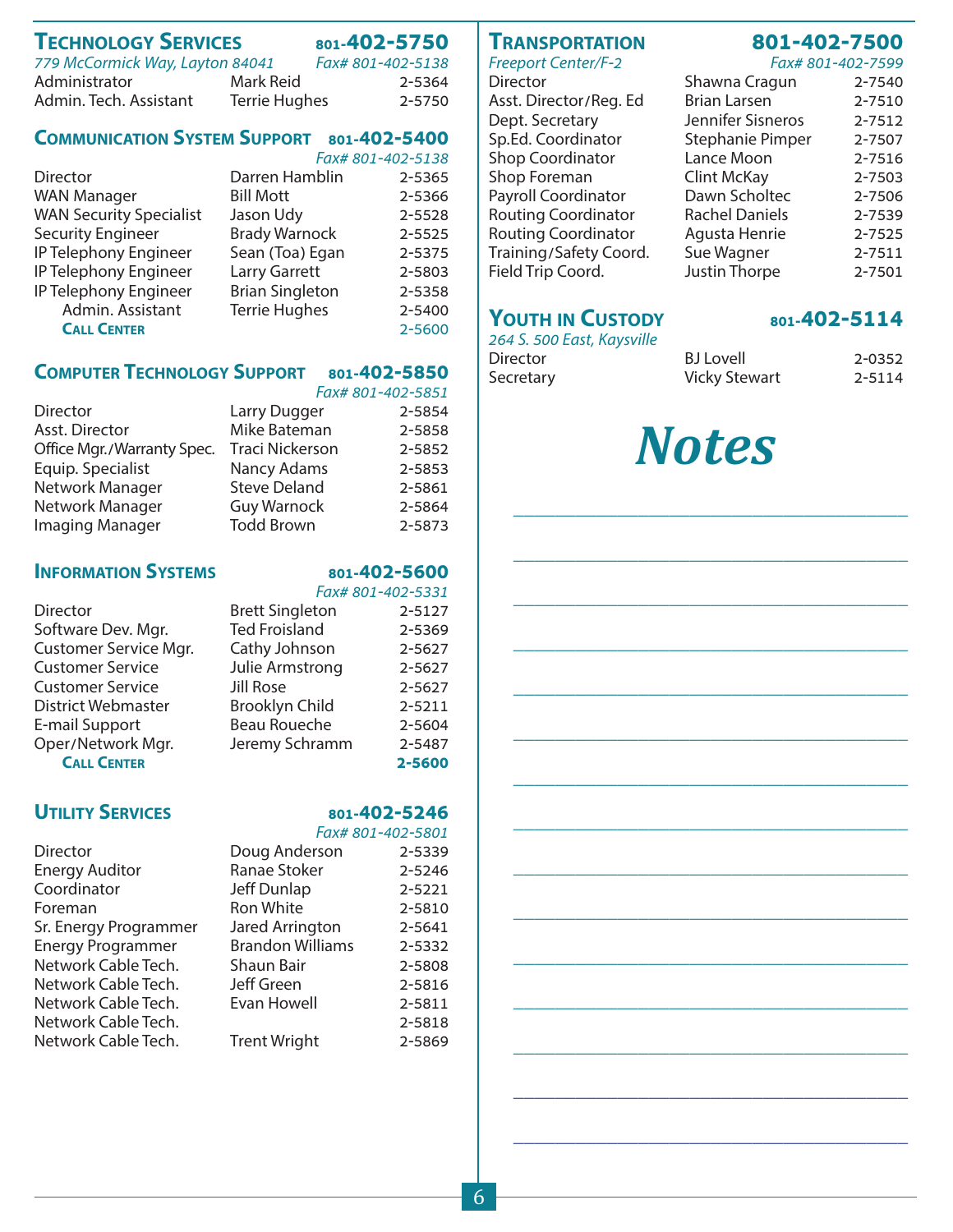### Alphabetical List

| Adams, Nancy     | Computer Tech. Support               | 2-5853 |
|------------------|--------------------------------------|--------|
| Allen, Mary      | Davis Comm. Learning Center          | 2-8388 |
| Anderson, Doug   | <b>Utility Services</b>              | 2-5339 |
| Anderson, Kim    | Davis Comm. Learning Center          | 2-8387 |
| Argyle, Suzy     | Environ, Maintenance                 | 2-7416 |
| Armstrong, Julie | <b>Information Systems</b>           | 2-5627 |
| Arrington, Jared | <b>Utility Services</b>              | 2-5641 |
| Ashby, Rick      | <b>Materials Distribution Center</b> | 2-7802 |
| Astle, Ryck      | Administration                       | 2-5252 |
| Atwood, Karla    | Canyon Hts. Adult Learning           | 2-0720 |

| Bagley, Lori      | Head Start / Title I                 | 2-0655 |
|-------------------|--------------------------------------|--------|
| Bair, Shaun       | <b>Utility Services</b>              | 2-5808 |
| Baker, Steve      | <b>Human Resources</b>               | 2-5315 |
| Ballard, Tom      | Program Support                      | 2-5245 |
| Banner, Johanna   | <b>Special Education</b>             | 2-5169 |
| Barkdull, Jayne   | <b>Healthy Lifestyles</b>            | 2-5101 |
| Barlow, Julie     | <b>Humanities</b>                    | 2-5164 |
| Barnes, Marilyn   | <b>Risk Management</b>               | 2-5144 |
| Barnes, R.J.      | Accounting                           | 2-5174 |
| Barney, Michelle  | <b>Humanities</b>                    | 2-5204 |
| Barth, Bryce      | Assessment                           | 2-5229 |
| Barth, Gayle      | <b>Related Services</b>              | 2-5955 |
| Bassett, Rose     | <b>Human Resources</b>               | 2-5636 |
| Bateman, Mike     | Computer Tech. Support               | 2-5858 |
| Best, Dr. Tim     | <b>Healthy Lifestyles</b>            | 2-7850 |
| Bingham, Bailey   | Head Start / Title I                 | 2-0751 |
| Black, Tracy      | <b>Special Education</b>             | 2-5485 |
| Blake, Sheryl     | <b>Human Resources</b>               | 2-5677 |
| Blankman, Christi | <b>School Counseling</b>             | 2-5172 |
| Blanscett, Todd   | <b>Nutrition Services</b>            | 2-7686 |
| Block, Dr. Heidi  | <b>Related Services</b>              | 2-5955 |
| Boren, Julie      | Assessment                           | 2-5642 |
| Bowers, Melissa   | <b>Materials Distribution Center</b> | 2-7609 |
| Bradford, Natalie | <b>Nutrition Services</b>            | 2-7650 |
| Bregg, Jody       | Assessment                           | 2-5385 |
| Brown, Amie       | <b>McKinney Vento</b>                | 2-5214 |
| Brown, Flint      | <b>Nutrition Services</b>            | 2-7653 |
| Brown, Todd       | Computer Tech. Support               | 2-5873 |
| Buchi, Kristen    | Foundation & Development             | 2-5196 |
| Buckway, Jessica  | Social & Emotional Learning          | 2-5166 |
| Bundy, David      | Purchasing                           | 2-7808 |
| Burg, Katrina     | <b>Special Education</b>             | 2-5157 |

| Campbell, Selena | <b>Humanities</b>           | 2-5179 |
|------------------|-----------------------------|--------|
| Capron, Kristine | Davis Connect               | 2-5340 |
| Carmiol, Jo      | <b>Humanities</b>           | 2-5147 |
| Carson, Kristy   | <b>Special Education</b>    | 2-5485 |
| Carson, Veronica | Davis Comm. Learning Center | 2-8384 |
| Carter, Craig    | Administration              | 2-5256 |
| Carter, Kayleen  | Administration              | 2-5252 |
| Chambers, Cindy  | Payroll                     | 2-5324 |
|                  |                             |        |

Chatterton, Paige Cheney, Mary Child, Brooklyn Christensen, Brad Christensen, Bruce Chronister, Kathleen Clark, Anne Clark, Brent Clough, Midori Coates, Lorie Cook, Maggie Cornford, Angela Cottrell, Suzanne Coulam, Ginger Cragun, Shawna

| 2-5513       |
|--------------|
| 2-5486       |
| 2-5211       |
| 2-5160       |
| 2-7680       |
| 2-5170       |
| 2-5918       |
| 801-413-6952 |
| 2-5180       |
| 2-5167       |
| 2-5135       |
| 2-5285       |
| 2-5173       |
| 2-4483       |
| 2-7540       |
|              |

# $\overline{\mathbf{D}}$  , and the set of  $\overline{\mathbf{D}}$  , and the set of  $\overline{\mathbf{D}}$

Daniels, Rachel Davis, Zack DeCarolis, Holly Deland, Steve Dennis, Jennifer Dobson, Amy Douglas, Scott Drake, Merri Linn Duffy, Connor Dugger, Larry Dunlap, Jeff

| Transportation                         | 2-7539 |
|----------------------------------------|--------|
| <b>Printing &amp; Graphic Services</b> | 2-5228 |
| <b>Educational Equity</b>              | 2-5405 |
| Computer Tech. Support                 | 2-5861 |
| <b>Federal/State Programs</b>          | 2-5186 |
| Payroll                                | 2-5348 |
| Payroll                                | 2-5325 |
| <b>Printing &amp; Graphic Services</b> | 2-5231 |
| Planning                               | 2-5387 |
| Computer Tech. Support                 | 2-5854 |
| Utility Services                       | 2-5221 |

# $E_{\perp}$

Egan, Sean (Toa) Comm. System Support 2-5375 Eggett, Denese Head Start / Title I 2-0669 Ellis, Maria Special Education 2-5150 Engar, Erek Special Education 2-5959

 $F_{\text{Suyson}}$  and  $F_{\text{Suyson}}$  and  $F_{\text{Suyon}}$ Fawson, Jared Fenton, Chelley Finlinson, Steve Flagg, Jennifer Flinders, Emily. Flint, Eric Flocken, Marci Fotheringham, Christine Foust, Kim Francis, Scott Frandsen, Keith Freckleton, Cozette Fresh, Courtney Froisland, Ted

| PCBL                                 | 2-5156 |
|--------------------------------------|--------|
| Early Childhood                      | 2-5442 |
| <b>Materials Distribution Center</b> | 2-7619 |
| Early Childhood                      | 2-5473 |
| Prof. Learning & Qlty. Staffing      | 5-5141 |
| Architecture                         | 2-5274 |
| Canyon Hts. Adult Learning           | 2-0700 |
| <b>Human Resources</b>               | 2-5556 |
| Café Central                         | 2-7659 |
| <b>Special Education</b>             | 2-5293 |
| Security                             | 2-5242 |
| <b>Special Education</b>             | 2-5142 |
| Purchasing                           | 2-7804 |
| Information Systems                  | 2-5369 |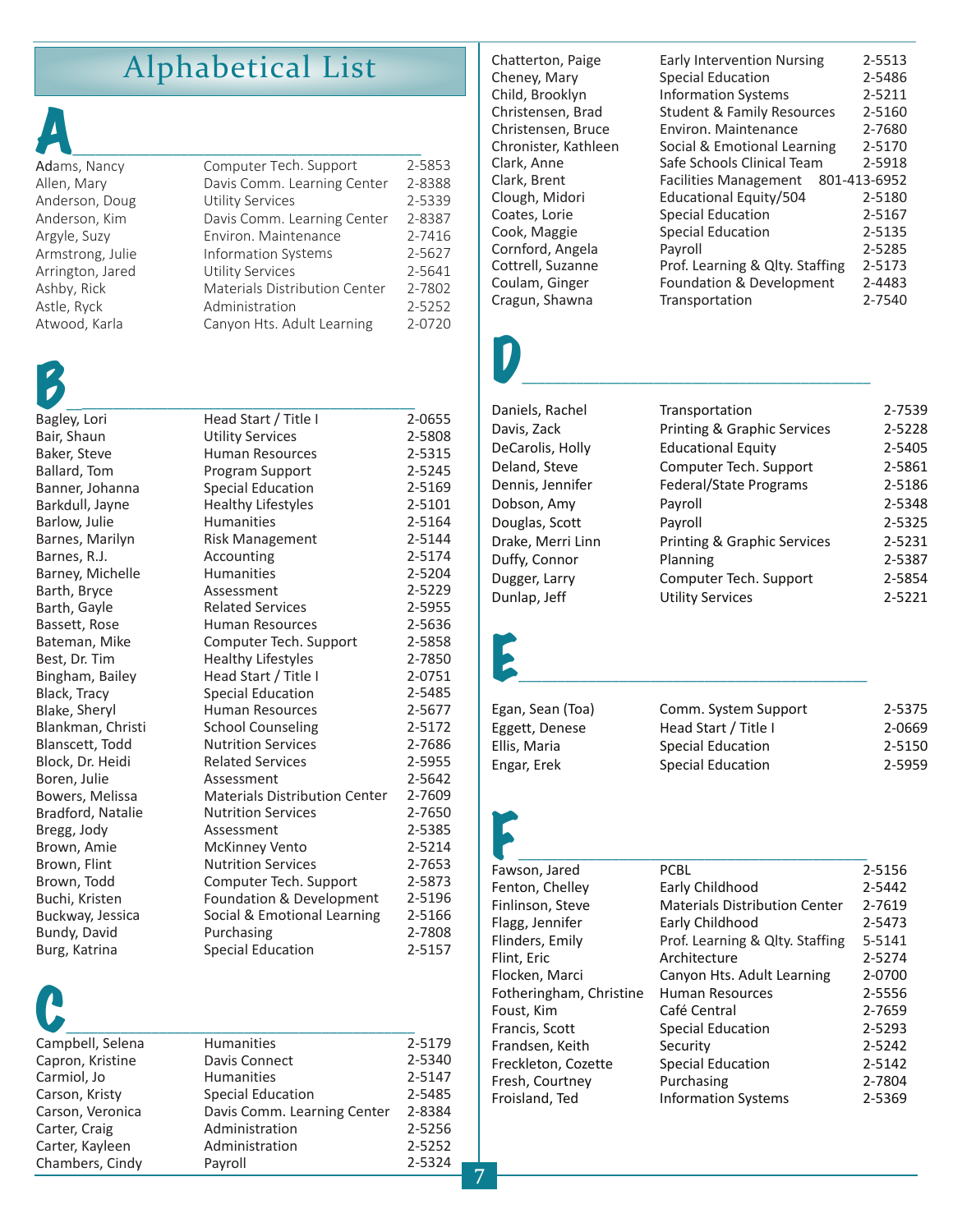| Gardner, Aubree  | Prof. Learning & Qlty. Staffing | 2-5272 |
|------------------|---------------------------------|--------|
| Gardner, Heather | <b>Nutrition Services</b>       | 2-7642 |
| Garlick, Amy     | Early Childhood                 | 2-5408 |
| Garrett, Larry   | Comm. System Support            | 2-5803 |
| Gatrell, Jenny   | Safe Schools Clinical Team      | 2-5914 |
| Gold, Sharon     | <b>PCBL</b>                     | 2-5100 |
| Green, Jeff      | <b>Utility Services</b>         | 2-5816 |
| Greenwood, Linda | Davis Connect                   | 2-5362 |
| Griffin, Valorie | Davis Connect                   | 2-5269 |
| Grover, Tyson    | <b>STEM</b>                     | 2-5108 |

| Haacke, Georgette   | <b>Special Education Nursing</b>      | 2-5950       |
|---------------------|---------------------------------------|--------------|
| Hadley, Jared       | <b>Special Education</b>              | 2-5212       |
| Hall, Chris         | <b>Humanities</b>                     | 2-5328       |
| Hamblin, Darren     | Comm. System Support                  | 2-5365       |
| Hamblin, Jennifer   | <b>Materials Distribution Center</b>  | 2-7614       |
| Hammond, Margo      | <b>STEM</b>                           | 2-5251       |
| Hansen, Dr. Ryan    | <b>Digital Learning</b>               | 2-5312       |
| Hansen, Victoria    | Administration                        | 2-5258       |
| Harmer, Jen         | <b>McKinney Vento</b>                 | 2-5119       |
| Haycock, Blake      | Security                              | 2-5498       |
| Healey, Devin       | <b>Student &amp; Family Resources</b> | 2-5499       |
| Henderson, Marianne | Head Start / Title I                  | 2-0660       |
| Henrie, Agusta      | Transportation                        | 2-7525       |
| Herbst, Rachelle    | <b>Technology Integration Center</b>  | 2-5456       |
| Heyne, Jocelyn      | <b>Human Resources</b>                | 2-5322       |
| High, Joni          | Human Resources                       | 2-5185       |
| Higgins, Hailey     | Administration                        | 2-5280       |
| Higley, Tracy       | <b>Nursing</b>                        | 2-0466       |
| Hill, Dr. Gwen      | Administration                        | 2-5252       |
| Hill, Margo         | 504                                   | 2-5960       |
| Hillaker, Laurie    | Federal/State Programs                | 2-8730       |
| Hilton, Lisa        | Career and Tech. Ed.                  | 2-5336       |
| Hinds, Brent        | Assessment                            | 2-5141       |
| Hintze, Bonnie      | <b>Nutrition Services</b>             | 2-7667       |
| Hislop, Anjel       | Human Resources                       | 2-5679       |
| Hogge, Camille      | Career and Tech. Ed.                  | 2-5165       |
| Holbrook, Melinda   | Canyon Hts. Adult Learning            | 2-0720       |
| Holland, Kristina   | <b>Materials Distribution Center</b>  | 2-7611       |
| Horne, Kathy        | Payroll                               | 2-5326       |
| Houskeeper, Liz     | Accounting                            | 2-5233       |
| Howell, Evan        | <b>Utility Services</b>               | 2-5811       |
| Huckaby, Donette    | <b>Nutrition Services</b>             | 2-7644       |
| Hughes, Terrie      | <b>Technology Services</b>            | 2-5750       |
| Hunt, Brian         | Davis Catalyst Center                 | 2-4102       |
| Hunt, LeAnn         | <b>Facilities Management</b>          | 801-660-5661 |
| Hyatt, Jon          | Assessment                            | 2-5360       |

 $\overline{\phantom{a}}$ Jenkins, Becca

| James, Amanda    | Davis Comm. Learning Center | 2-8385 |
|------------------|-----------------------------|--------|
| Jefferies, Marci | <b>Building Rental</b>      | 2-5281 |
| Jeffery, Candra  | Early Childhood             | 2-5409 |
| Jenkins, Becca   | Head Start / Title I        | 2-0704 |
|                  |                             |        |

Jenkins, Jenette Jensen, Jeanette Jensen, Suzi Jenson, Hillary Johns, Christine Johnson, Cathy Johnson, Jill Johnson, Kim Johnson, Rebecca Johnson, Sharma Johnson, Tom Johnston, Amy Jones, Shamra

| 2-5178 |
|--------|
| 2-5200 |
| 2-5132 |
| 2-5634 |
| 2-5408 |
| 2-5627 |
| 2-7655 |
| 2-5294 |
| 2-0720 |
| 2-7806 |
| 2-5479 |
| 2-5139 |
| 2-5323 |
|        |

# Kay, Ryan

| <b>Custodial Services</b>             | 2-7883 |
|---------------------------------------|--------|
| <b>Humanities</b>                     | 2-5146 |
| Administration                        | 2-5252 |
| Prof. Learning & Qlty. Staffing       | 2-5148 |
| Environ. Maintenance                  | 2-7422 |
| <b>Student &amp; Family Resources</b> | 2-5153 |
| Teaching & Learning                   | 2-5209 |
| Foundation & Development              | 2-5206 |
|                                       |        |

| Larsen, Brian       | Transportation                        | 2-7510 |
|---------------------|---------------------------------------|--------|
| Larsen, Cathy       | <b>Technology Integration Center</b>  | 2-5225 |
| Larsen, Julie       | Early Childhood/Special Educ.         | 2-5158 |
| Larsen, Karen       | <b>Accounts Payable</b>               | 2-5613 |
| Laughlin, Tom       | <b>Community Relations</b>            | 2-5394 |
| Layton, Casey       | <b>School Counseling</b>              | 2-5192 |
| Layton, Torrie      | <b>Human Resources</b>                | 2-5216 |
| Lee, Carolyn        | Assessment                            | 2-5305 |
| Lee, Nathan         | <b>Accounts Payable</b>               | 2-5349 |
| Lee, Shane          | <b>Materials Distribution Center</b>  | 2-7615 |
| Leffel, Tim         | Accounting                            | 2-5234 |
| Leota, Laki         | Title I/ESL/LIA/Migrant               | 2-5181 |
| Lewis, Kathi        | <b>Special Education</b>              | 2-5151 |
| Linehan, Heather    | Head Start / Title I                  | 2-0703 |
| Linford, Dr. Daniel | Administration                        | 2-5252 |
| Litster, Meridee    | <b>Related Services</b>               | 2-5482 |
| Livesey, Tamera     | <b>Nutrition Services</b>             | 2-7647 |
| Lomax, Lisa         | Technology Integration Center         | 2-5241 |
| Long, Caray         | <b>Educational Equity</b>             | 2-5357 |
| Lovell, BJ          | Youth in Custody                      | 2-0352 |
| Lovell, Lara        | <b>Student &amp; Family Resources</b> | 2-5155 |
| Lund, Shauna        | <b>Community Relations</b>            | 2-5633 |
| Lunt, Jodi          | Foundation & Development              | 2-5187 |
|                     |                                       |        |

M\_\_\_\_\_\_\_\_\_\_\_\_\_\_\_\_\_\_\_\_\_\_\_\_\_\_\_\_\_\_\_\_\_\_\_\_\_\_\_\_\_\_\_\_\_ Maedgen, Carey Architecture 2-5124 Magalei, Janeal Assessment 2-5356 Manning, Jenny Accounting 2-5267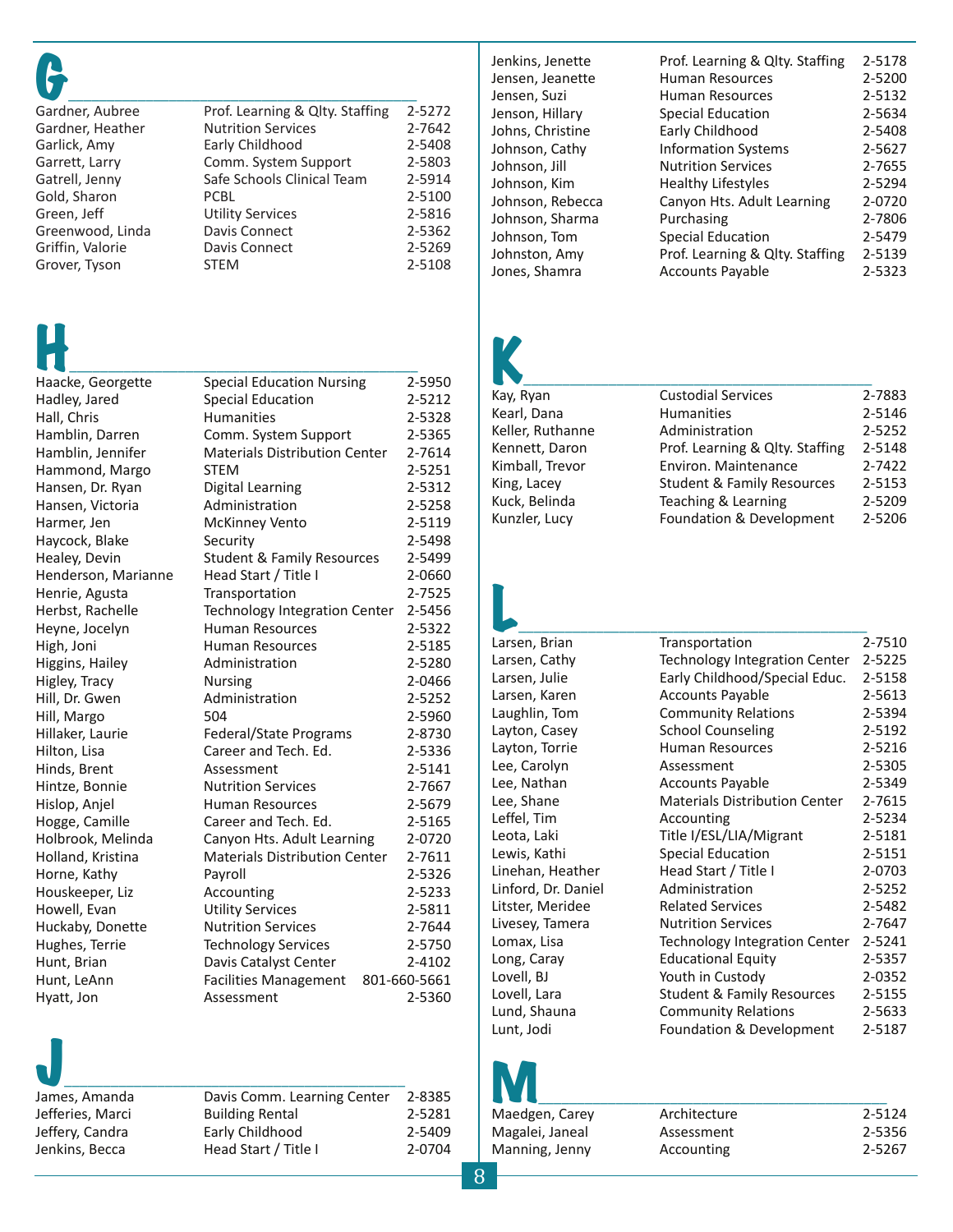| Martin, Dan           | Environ, Maintenance                 | 2-7421 |
|-----------------------|--------------------------------------|--------|
| Martin, Karen         | Head Start / Title I                 | 2-0666 |
| Martinson, Tamera     | <b>Nursing</b>                       | 2-5906 |
| Marx, MaryEllen       | <b>STEM</b>                          | 2-5790 |
| McInelly, Amber       | Davis Connect                        | 2-5342 |
| McKay, Clint          | Transportation                       | 2-7503 |
| Meiners, Heidi        | Federal/State Programs               | 2-8518 |
| Mele, Kirsten         | <b>Related Services</b>              | 2-5955 |
| Merback, Matt         | Safe Schools Clinical Team           | 2-5913 |
| Miggin, Sherry        | Foundation & Development             | 2-5182 |
| Miller, Karin         | <b>Early Intervention Nursing</b>    | 2-5437 |
| Mittendorf, Bianca    | <b>Educational Equity</b>            | 2-5447 |
| Monsen-Ford, Bethanie | <b>Related Services</b>              | 2-5955 |
| Monson, Joanna        | School Technology                    | 2-9903 |
| Monson, Ryan          | <b>Materials Distribution Center</b> | 2-7620 |
| Moon, Lance           | Transportation                       | 2-7516 |
| Moon, Susan           | Early Childhood                      | 2-5473 |
| Moore, Keri           | Teaching & Learning                  | 2-5145 |
| Morales, Angela       | Humanities                           | 2-5223 |
| Mori, Vanessa         | Davis Connect                        | 2-9028 |
| Mott, Bill            | Comm. System Support                 | 2-5366 |
| Mott, Justin          | Environ. Maintenance                 | 2-7425 |
| Mouritsen, Stephanie  | Davis Connect                        | 2-0588 |
| Mudrow, Kellie        | Prof. Learning & Qlty. Staffing      | 2-5130 |
| Murray, Jill          | <b>Nutrition Services</b>            | 2-7670 |



| Nef, Carol         | <b>PCBL/Program Support</b>     | 2-5237       |
|--------------------|---------------------------------|--------------|
| Nef, Nicki         | Administration                  | 2-5256       |
| Neumarker, Sarai   | Indian Ed.                      | 2-8571       |
| Newey, Reid        | Administration                  | 2-5258       |
| Nickerson, Traci   | Computer Techn. Support         | 2-5852       |
| Niederhauser, Fran | Prof. Learning & Qlty. Staffing | 2-5183       |
| Nielson, Annette   | <b>STEM</b>                     | 2-5129       |
| Nielson, Jennifer  | <b>Nursing</b>                  | 801-809-8328 |

| Okerlund, Alexa   | Printing & Graphic Services      | $2 -$ |
|-------------------|----------------------------------|-------|
| Oleson, CoriDawn  | Purchasing                       | $2 -$ |
| Olsen, Jeff       | Environ. Maintenance             | 2-    |
| Olsen, Kathie     | <b>Special Education Nursing</b> | $2 -$ |
| Onofrio, Benjamin | Policy and School Law            | $2 -$ |
| Ormond, Bradie    | <b>Special Education</b>         | $2 -$ |
| Osborne, Stacey   | <b>STEM</b>                      | $2 -$ |
| Oster, Dr. Teresa | Head Start / Title I             | $2 -$ |

| Okerlund, Alexa   | Printing & Graphic Services      | 2-5230 |
|-------------------|----------------------------------|--------|
| Oleson, CoriDawn  | Purchasing                       | 2-7811 |
| Olsen, Jeff       | Environ. Maintenance             | 2-7414 |
| Olsen, Kathie     | <b>Special Education Nursing</b> | 2-5952 |
| Onofrio, Benjamin | Policy and School Law            | 2-5255 |
| Ormond, Bradie    | <b>Special Education</b>         | 2-5399 |
| Osborne, Stacey   | <b>STEM</b>                      | 2-5254 |
| Oster, Dr. Teresa | Head Start / Title I             | 2-0652 |
|                   |                                  |        |

| Palmer, Dana     | Prof. Learning & Qlty. Staffing  | 2-5306 |
|------------------|----------------------------------|--------|
| Pastrana, Alyssa | <b>Human Resources</b>           | 2-5557 |
| Pastrana, Tino   | Risk Management/Safety           | 2-5215 |
| Payne, Gary      | <b>Facilities Administration</b> | 2-5448 |
| Peters, Tim      | Career and Tech. Ed.             | 2-5112 |
| Peterson, Lori   | Purchasing                       | 2-7803 |
| Phillips, Bree   | <b>Special Education</b>         | 2-5486 |

Pimper, Stephanie Porter, Lani Pound, Val Powell, Carey Powell, Esther Pozzuoli, Kathy Probst, Eva Prodan, Sol Pastrana, Tino Payne, Gary Peters, Tim Peterson, Lori Pimper, Stephanie Porter, Lani Pound, Val Powell, Carey Powell, Esther Pozzuoli, Kathy Probst, Eva Prodan, Sol

| Transportation                        | 2-7507       |
|---------------------------------------|--------------|
| Davis Connect                         | 2-5445       |
| Foundation & Development              | 2-5299       |
| <b>Nutrition Services</b>             | 2-7643       |
| <b>School Counseling</b>              | 2-5152       |
| Nursing                               | 801-425-7380 |
| <b>Human Resources</b>                | 2-5329       |
| Translation & Interpretation          | 2-5377       |
| Risk Management                       | 2-5215       |
| <b>Facilities Administration</b>      | 2-5448       |
| Career and Tech. Ed.                  | 2-5112       |
| Purchasing                            | 2-7803       |
| Transportation                        | 2-7507       |
| Davis Connect                         | 2-5445       |
| Foundation & Development              | 2-5299       |
| <b>Nutrition Services</b>             | 2-7643       |
| <b>Student &amp; Family Resources</b> | 2-5152       |
| <b>Nursing Services</b>               | 801-425-7380 |
| Human Resources                       | 2-5329       |
| Translation & Interpretation          | 2-5377       |
|                                       |              |



Quick, Cassie Student & Family Resources 2-5902



Regis, Ryan Safe Schools Clinical Team 2-5912

Reid, Mark Technology Services 2-5364 Reyes, Paola **Head Start / Title I** 2-0654 Rice, Leslie **Accounts Payable** 2-5222 Richardson, Sallie Special Education 2-5635 Richins, Alice Special Education 2-5493 Riddle, Allison Prof. Learning & Qlty. Staffing. 2-5390 Rimington, Dana Community Relations 2-5628 Robbins, Traci Administration 2-5252 Robins, Brock Materials Distribution Center 2-7601 Robles, Cathy Human Resources 2-5106 Rogers, Erik Special Education Nursing 2-5954 Rohwer, Jamie Safe Schools Clinical Team 2-5916 Roper, Malachi Facilities Management 801‐600‐1592 Rose, Dr. Rodney Human Resources 2-5205 Rose, Jill Information Systems 2-5627 Roueche, Beau Information Systems 2-5604 Roundy, Brian Environ. Maintenance 2-7420 Roylance, Josh Related Services 2-5955 Ruedas, Sherri Federal/State Programs 2-5161 Ruiz, Sarah Davis Connect 2-5346 Rumsey, Sydnee Nutrition Services 2-7674 Russon, Bryce Safe Schools Clinical Team 2-5915

9

 $\begin{array}{@{}c@{\hspace{1em}}c@{\hspace{1em}}c@{\hspace{1em}}c@{\hspace{1em}}c@{\hspace{1em}}c@{\hspace{1em}}c@{\hspace{1em}}c@{\hspace{1em}}c@{\hspace{1em}}c@{\hspace{1em}}c@{\hspace{1em}}c@{\hspace{1em}}c@{\hspace{1em}}c@{\hspace{1em}}c@{\hspace{1em}}c@{\hspace{1em}}c@{\hspace{1em}}c@{\hspace{1em}}c@{\hspace{1em}}c@{\hspace{1em}}c@{\hspace{1em}}c@{\hspace{1em}}c@{\hspace{1em}}c@{\hspace{$ Salazar, Wendy Translation & Interpretation 2-5110 Sargent, Julie STEM 2-5128<br>Sauvé, Sheri 2-5111 Sauvé, Sheri PCBL 2-5111